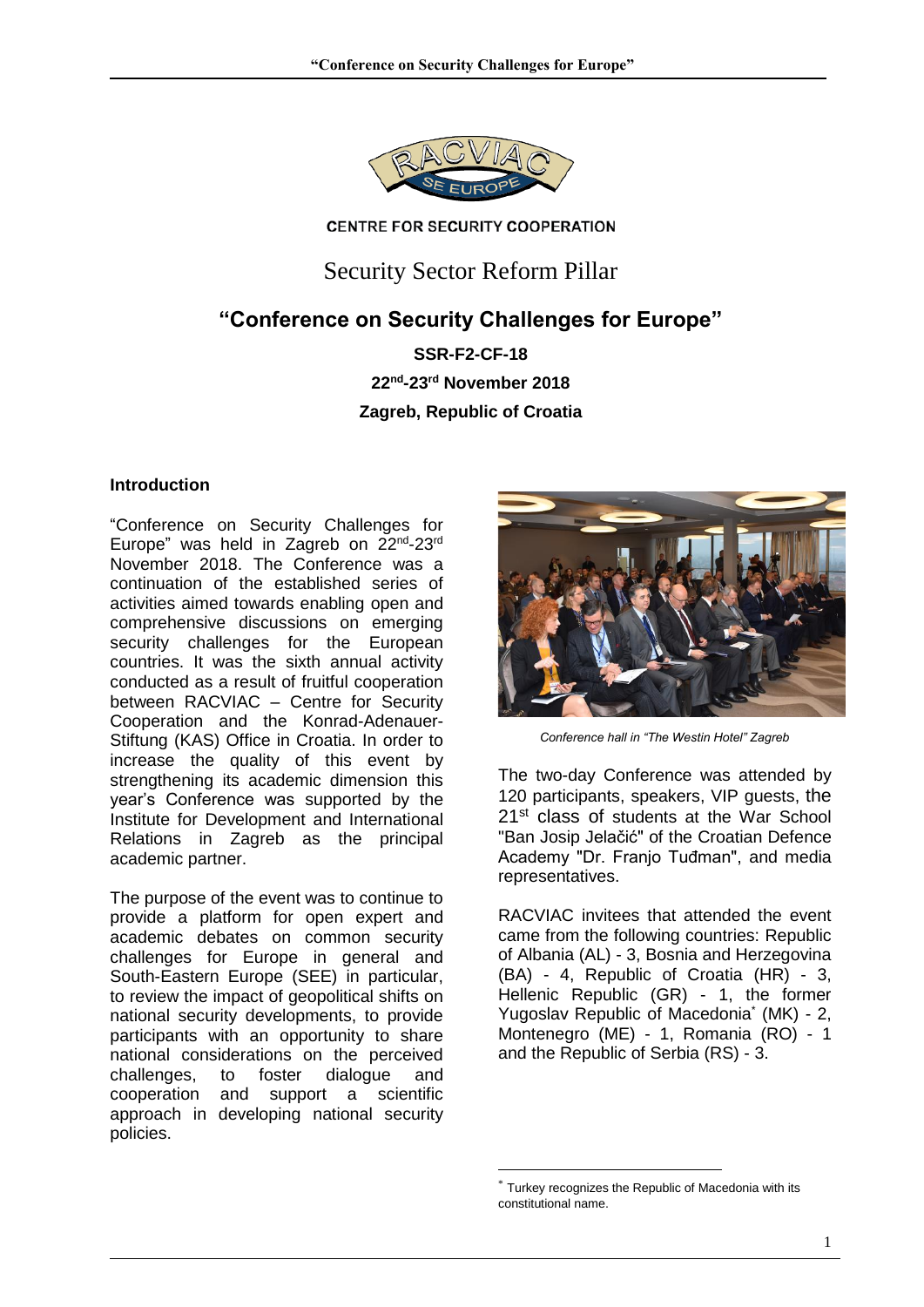## **Execution**

The Conference was opened with a Welcome address by RACVIAC Director Major General (ret.) Jeronim Bazo who pointed out that over the past few years Europe and South-Eastern Europe have struggled with how to address the changing security paradigm. Challenges and threats such as terrorism, violent extremism, radicalism, illegal migration as well as unresolved political issues from the past make the security situation in the area complex.



*Major General (ret.) Jeronim Bazo, Director of RACVIAC - Centre for Security Cooperation*

In his Welcome address the Head of KAS Office in the Republic of Croatia Dr Michael A. Lange said that the recent developments in the transatlantic relationship have obviously confirmed the urgent need for more intense security cooperation by EU Member States, in order to enable them to deal with changes in the security environment in Europe and surrounding areas. Many EU Member States realize today - now more than before - the need to develop more comprehensive common strategic objectives as well as enhanced military capabilities to respond to threats which have been intensifying considerably lately.

H.E. Dr Robert Richard Klinke, Ambassador of the Federal Republic of Germany to the Republic of Croatia, pointed out that this Conference is one of RACVIAC continued efforts aimed at fostering peace, security, democracy, confidence and prosperity in the SEE region. He continued by saying that contribution to regional security and stability confirms RACVIAC relevance for almost two decades.



*Welcome address by the Head of KAS Office in the Republic of Croatia Dr Michael A. Lange*

Mr Zdravko Jakop, State Secretary at the Ministry of Defence of the Republic of Croatia, in his Opening remarks spoke about the changed security environment in and around Europe caused by rising nationalism, territorial claims, corruption,<br>fragile institutions, political divisions. fragile institutions, political divisions, economic underdevelopment, violent extremism and radicalism, irregular migrations, etc. He emphasized that these challenges and threats can only be countered by joint actions.

The Conference Keynote speech was delivered by Mr Vlado Galić, Advisor for Defence and National Security to the President of the Republic of Croatia. Addressing the audience Mr Galić said: "Global security challenges such as terrorism and illegal migrations are common to many states. This is why each state, as a responsible member of the international community, must contribute to eradicate this phenomenon. The most effective way to deal with the complex and challenging issue of illegal migrations is a joint approach based on mutual cooperation among SEE states." He concluded by saying that RACVIAC represents one of those initiatives that have played a significant role in seeking solutions for crises and responses to various global challenges and threats to security and stability of South-Eastern Europe.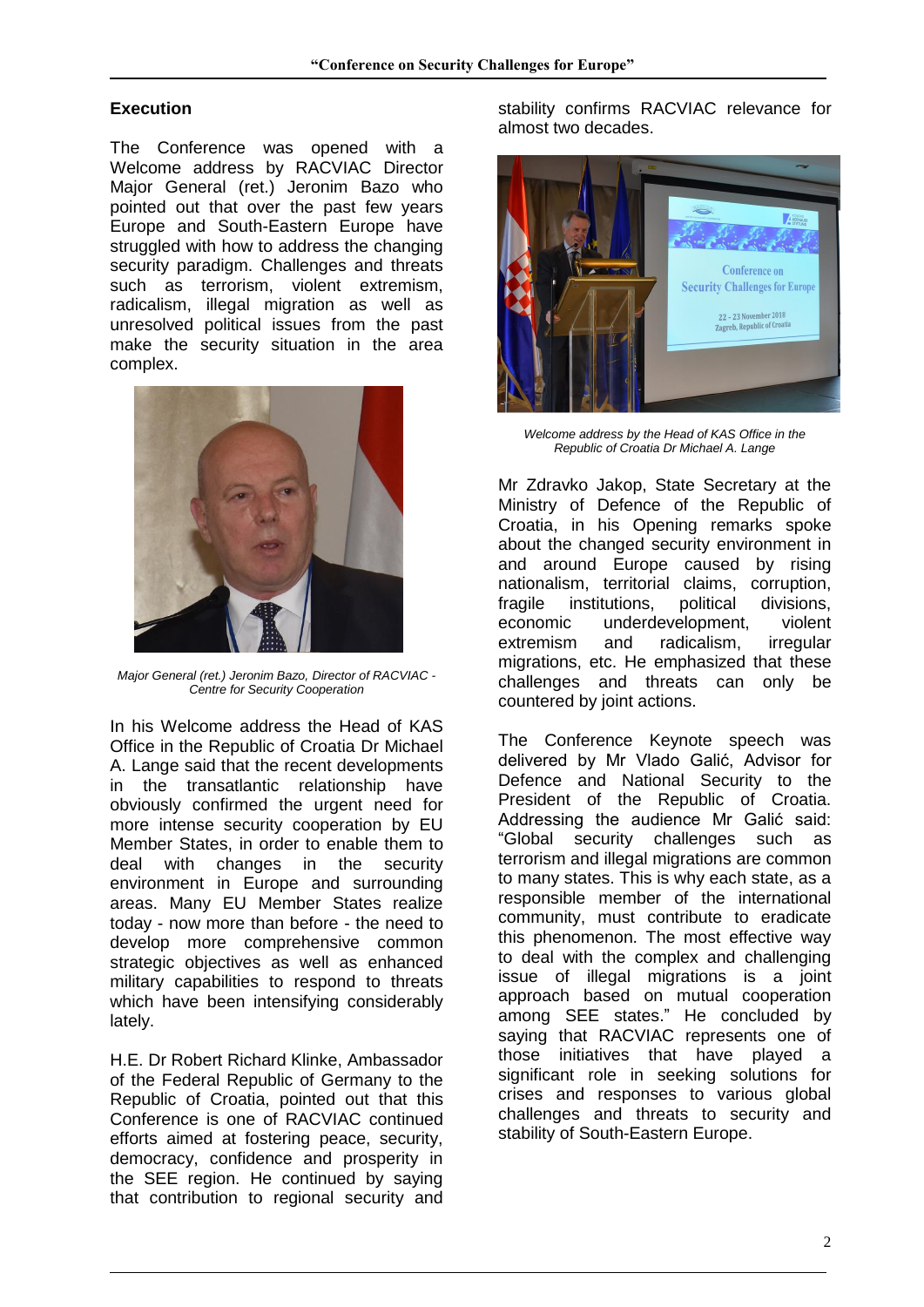The first day of the Conference consisted of two Panels: *"Impact of Euro-Atlantic Integration Processes on Security and Stability of SEE"* and *"Comprehensive Approach to Migration Challenges"*.

In the first Panel senior level national security policy makers Mr Zoran Šajinović, Assistant Minister for International Cooperation of the Ministry of Defence of Bosnia and Herzegovina, Ambassador Mario Horvatić, Assistant Minister for Multilateral and Global Affairs of the Croatian Ministry of European and Foreign Affairs, Mr Dragan Nikolić, State Secretary of the Ministry of Defence of the former Yugoslav Republic of Macedonia\*, Mr Aleš Mišmaš, MSc, Director General of Directorate for Defence Policy of the Slovenian Ministry of Defence and Brigadier General (ret.) Rainer Meyer zum Felde, Senior Fellow, Institute for Security Policy Kiel, the Federal Republic of Germany, presented their national considerations on the impact of Euro-Atlantic integration processes on security and stability of SEE. The panellists highlighted the tectonic shifts

in Europe and rising importance of geopolitics prompted by changes in transatlantic relations, strategic influence of China as well as of Russia, and the lack of cohesion within the European Union. They also mentioned terrorism, radicalism, illegal migrations and the hybrid threats as the most important security challenges today. The Euro-Atlantic integrations are still needed and represent an important tool for greater resilience and investment in security and stability of SEE which is still burdened by history and has considerable potential for crisis.



*First Conference Panel - High representatives of national ministries of SEE countries*

The Second Panel was titled *"Comprehensive Approach to Migration Challenges".*

The panellists were Dr Senada Šelo Šabić, Senior Research Associate, Institute for Development and International Relations, Zagreb, Ms Alexandra Stiglmayer, Senior Analyst, European Stability Initiative, Dr Murat Erdogan, Professor at the Turkish German University, Istanbul, and Dr Filip Dragović, Senior Consultant & Advisor, UNDP, Istanbul.



*Second Conference Panel speakers (from left to right): Ms Senada Šelo Šabić, PhD, Ms Alexandra Stiglmayer, Mr Murat Erdogan, PhD, Mr Filip Dragović, PhD*

They emphasized the lack of common migration and asylum policies, absence of coordination among involved countries, and also the symbiosis of negative factors such as radicalisation of migrants, the failed integration process and the rise of rightwing parties. It was concluded that the key factor for success is social inclusion of migrants within the host countries. In order to efficiently deal with migration challenges national authorities and international organizations should more accurately define the problem, re-consider migration policies, introduce a new asylum model, adjust national legislations and work towards more equal burden sharing.

The second day of the Conference was marked by an Academic Forum on the topic of extremism and violence.

The Panellists were Dr Senada Šelo Šabić, Dr Valery Perry, Project Coordinator at OSCE Mission to Serbia, Ms Ariane Wolf, Violence Prevention Network, the Federal Republic of Germany,

\_\_\_\_\_\_\_\_\_\_\_\_\_\_

Turkey recognizes the Republic of Macedonia with its constitutional name.